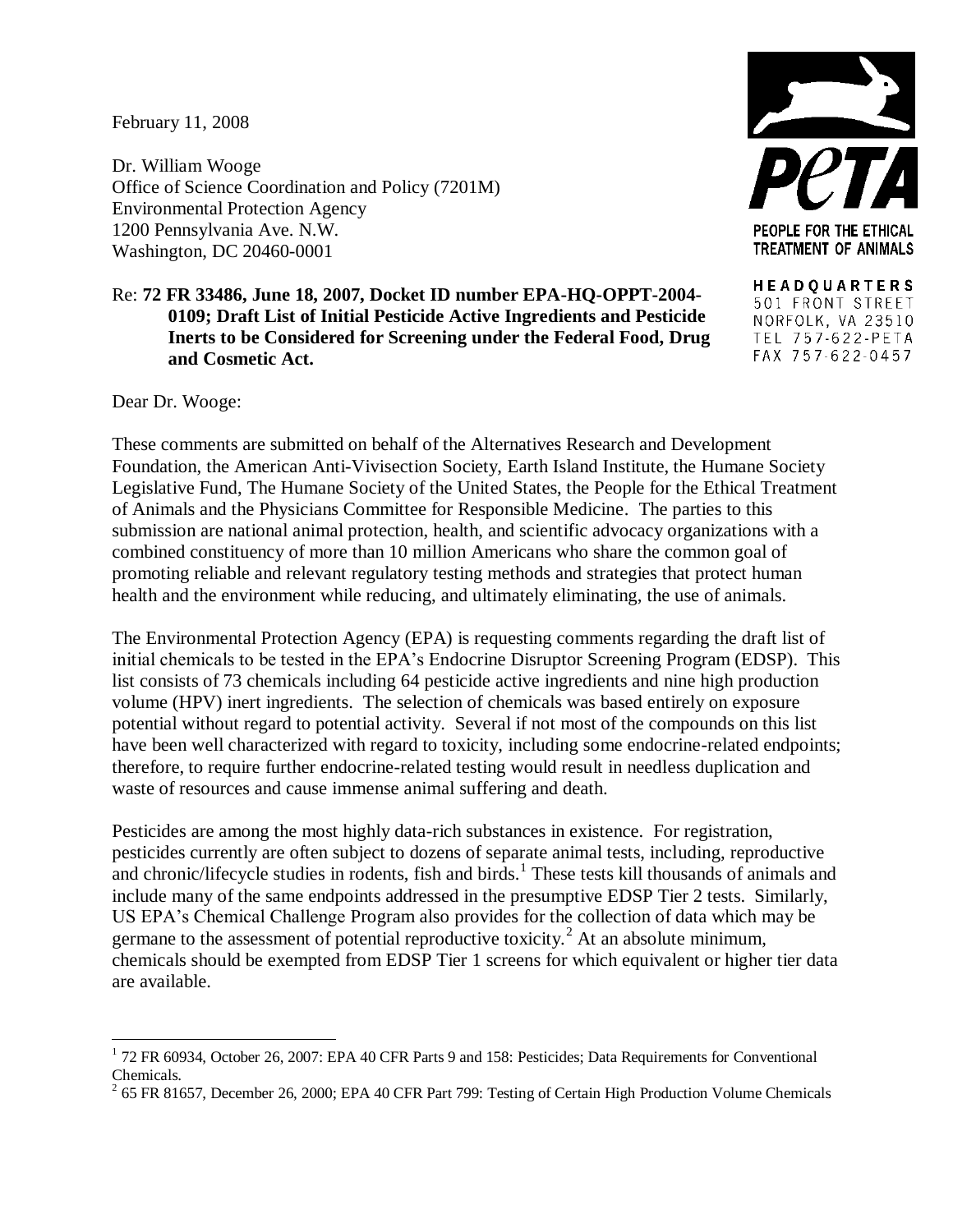Following this reasoning, testing requirements should be tailored to individual chemicals and/or chemical classes. For example, Reproduction and Fertility effects (OPPTS 870.3880) and Prenatal Developmental Toxicity (OPPTS 870.3700) tests are required for both food-use and nonfood-use pesticide Technical Grade of the Active Ingredients (TGAI). The simple mechanistic data produced by the Hershberger, Uterotrophic, the male and female pubertal assays will not provide additional information; indeed, chemicals tested according to OPPTS 870.3880 have, in effect, already been subject to EDSP Tier 2 mammalian testing. Thus, with the possible exception of mechanistic screening for thyroid effects, EDSP Tier 1 screens would appear to provide little or no value-added for pesticide chemicals.

In addition, four of the chemicals included on this draft list (atrazine, butylbenzyl phthalate, di-*n*butyl phthalate and linuron) are included in the Revised ICCVAM List of Recommended ED Reference Substances. Atrazine has been well characterized in terms of its endocrine activity in numerous *in vitro* and *in vivo studies*, including *in vivo* studies and risk assessments already conducted by the EPA. $3$  In fact, the use of atrazine has been prohibited in Europe due to its endocrine activity.<sup>4</sup> Similarly, butyl benzyl phthalate (BBP) has been shown to possess endocrine activity in *vitro* and *in vivo* in numerous animal studies, including those already conducted by the  $EPA.<sup>5,6</sup>$ 

The anti-androgenic activity of di-*n*-butyl phthalate (DBP) has been studied in detail.<sup>7,8</sup> Both BBP and DBP have been associated with endocrine-related effects in humans.<sup>9</sup> Linuron is a well-characterized weak anti-androgen, and was used as a control in OECD validation exercises for the Hershberger assay<sup>10,11</sup> and as a control in the EPA's own evaluation of the 15-day intact male assay.<sup>12</sup> Due to the abundance of existing endocrine-related data, it is unlikely that further testing using the presumptive Tier 1 or Tier 2 EDSP assays will provide any additional information regarding the endocrine activity of these chemicals. Therefore, at a minimum, these four chemicals should also be removed from the draft list.

Regardless of the amount of endocrine-relevant information that may be available for some of these compounds, it appears, from this notice and comments made at the EPA's Public Workshop

 $\overline{a}$ 

<sup>&</sup>lt;sup>3</sup> Gammon, D.W, et al., 2005. A risk assessment of Atrazine use in California: human health and ecological aspects. Pest. Manag. Sci. 61: 331-55.

<sup>&</sup>lt;sup>4</sup> Sass and Colangelo, 2006. European Union bans Atrazine, while the United states negotiates continued use. Int. J. Occup. Environ. Health. 12:260-7.

<sup>&</sup>lt;sup>5</sup> Gray, et al., 2000. Perinatal exposure to the phthalates DEHP, BBP and DINP, but no DEP, DMP, or DOTP alters sexual differentiation I of the male rat. Toxicol. Sci. 58: 350-65

<sup>&</sup>lt;sup>6</sup> Aso, et al., 2005. A two-generation reproductive toxicity study of butyl benzyl phthalate in rats. J. Toxicol. Sci. 30 Spec No.:39-58.

 $7^{7}$  Bredhult, C. et al., 2007. Effects of some endocrine disruptors on the proliferation and viability of human endometrial endothelial cells. Reprod. Toxicol. 23:550-9.

<sup>&</sup>lt;sup>8</sup> Wang Y.B., et al. 2007 Monobutyl phthalate inhibits steroidogenesis by down-regulating steroidogenic acute regulatory protein expression in mouse Leydic tumor cells (MLTC-1). Toxicol. Environ, Health. A. 70:947-55.  $9$  Marsee, K. et al., 2006. Estimated daily phthalate exposures in a population of mothers of male infants exhibiting

reduced anogenital distance. Environ. Health. Perspect. 114: 805-9.

<sup>&</sup>lt;sup>10</sup> Owens, et al., 2007. The OECD program to validate the rat Hershberger bioassay to screen compounds for in vivo androgen and anti-androgen responses: phase 2 dose-response studies. Environ. Health. Perspect. 115:671-8.

<sup>&</sup>lt;sup>11</sup> Tinwell, H., et al., 2007. Evaluation of the anti-androgenic effects of flutamide, dDE, and Linuron in the weanling rat assay using organ weight, hispathological and proteomic approaches. Toxicol. Sci. 100:54-65.

 $12$  http://www.epa.gov/scipoly/oscpendo/pubs/adult\_male\_peer\_review\_final.pdf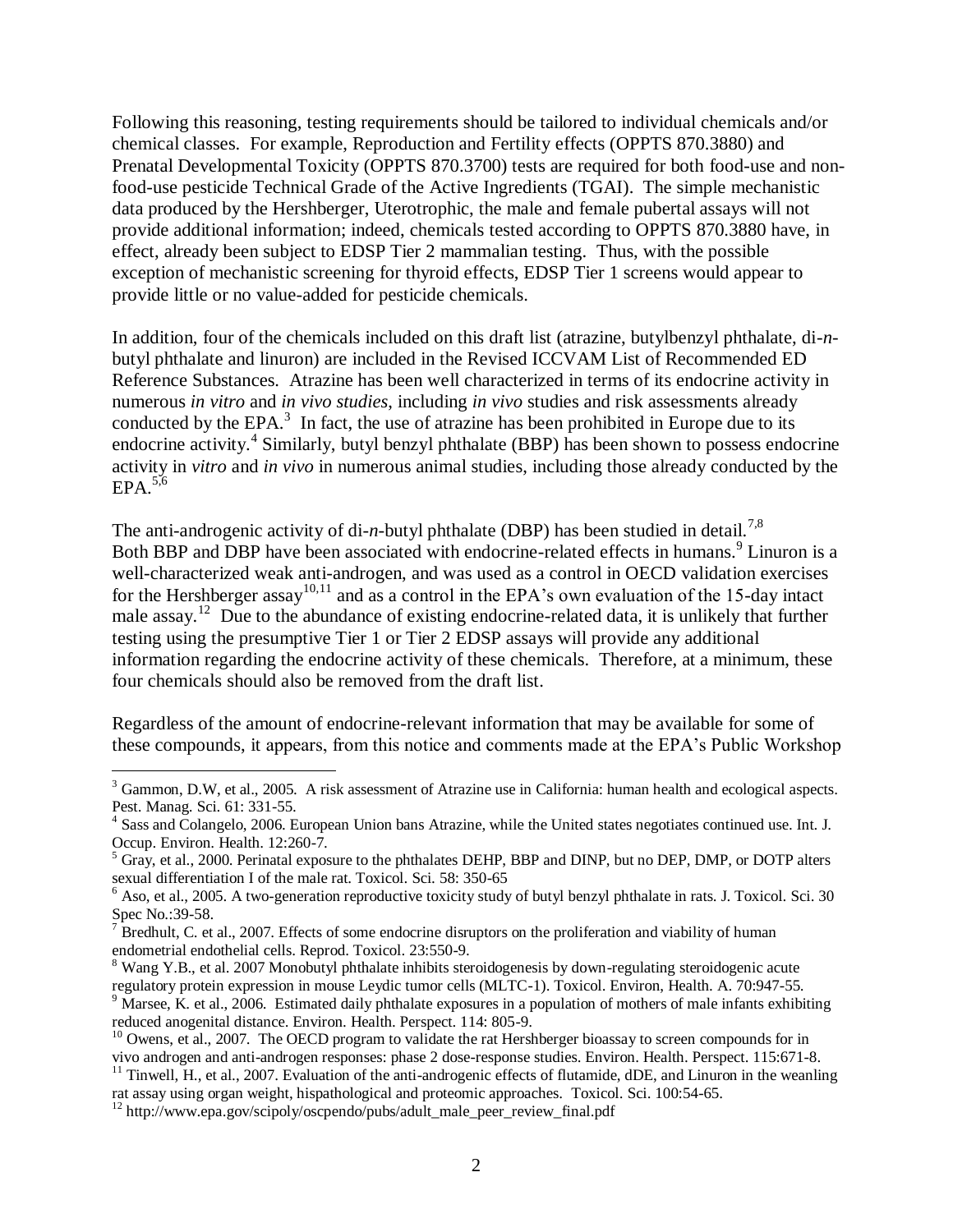on the EDSP; Policies and Procedures for initial screening, December 17, 2007, that the EPA intends to test all 73 chemicals in all Tier 1 screens which have yet to be determined. Further, it is not at all clear how mechanistic screening data will influence the regulation of substances that have already been subject to extensive apical testing and complete human health and ecotoxicological risk assessments.

The EPA states that "the ultimate purpose of the EDSP is to provide information to the Agency that will allow the Agency to evaluate the risks associated with the use of a chemical and take the appropriate steps to mitigate any risks." A major difficulty in assessing this draft list of initial compounds for testing is that many of the elements have not yet been defined. For example, since neither the assays nor testing batteries to be included in the EDSP have been finalized, it's not clear exactly what data will be generated either by Tier 1 or Tier 2 testing. Nor has the EPA provided any explanation as to how EDSP data will be used to assess risk (or reassess, in the cases where risk assessments have already been done), either to human health or the environment. Nor has there been any explanation from the EPA regarding the "steps" that might be taken to mitigate these risks.

In this notice, the EPA is asking stakeholders and the public to evaluate a list of compounds as to their appropriateness for use in a testing scheme that is largely undefined. One therefore is left to make some profound assumptions in order to evaluate whether this list of compounds is appropriate. One is also left with the perception that the EPA is hastily piecing together a testing program that is based largely on expedience rather than on a sound regulatory decision making process. There can be no justification whatsoever for subjecting animals to such immense suffering for what is simply an ill-conceived exploratory exercise.

Thank you for considering our comments.

Sincerely,

Catherine Willett, PhD Science Policy Advisor Regulatory Testing Division People for the Ethical Treatment of Animals

Troy Seidle Science Policy Advisor Humane Society of the United States